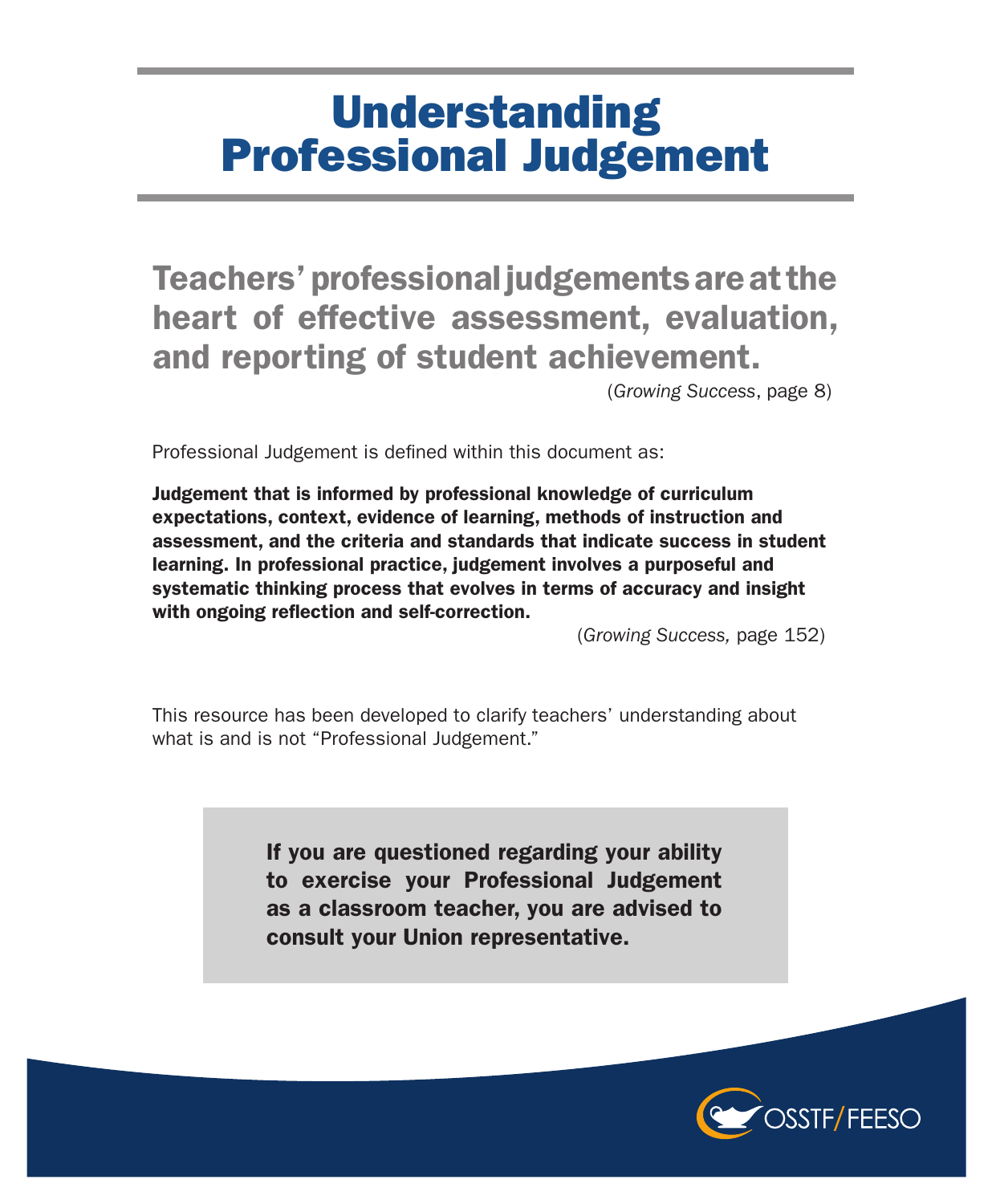## The following ARE NOT a matter of Professional Judgement but ARE examples of Professional Duty and/or Responsibility (this is not an exhaustive list):

- abiding by legislation (Health & Safety, *Education Act*, Copyright, Human Rights, etc.) and regulations
- completing duties assigned (if permitted under the Collective Agreement)
- covering the curriculum expectations
- following the assessment/evaluation guidelines and G*rowing Success* policy
- following board policies and procedures
- following school/department budgets and board spending policies/ guidelines
- following the Standards of Practice as identified by the Ontario College of Teachers (OCT)
- following IEPs and safety plans
- teaching the courses assigned (if qualifications are listed on your Ontario Teaching Certificate)
- completing lesson plans, long-range course planning
- reporting student attendance
- completing report cards (this does not preclude an administrator's decision to change a mark or grant a credit; however, administrators cannot mandate that you change a mark but teachers will be consulted, where possible, if a student's grade/mark/comment is changed)
- participating in parent/teacher interviews
- communicating with students and parents/guardians
- proctoring OSSLT or other EQAO tests
- allowing administrators to visit your classroom, announced or unannounced for purposes other than Teacher Performance Appraisal
- attending meetings with administration when requested
- attending staff meetings
- participating in IPRCs when requested
- attending meetings for the creation of IEPs and/or safety plans when requested\*
- attending/supervising assemblies mandated during the school day
- completing your Annual Learning Plan
- participating in employer directed PD.

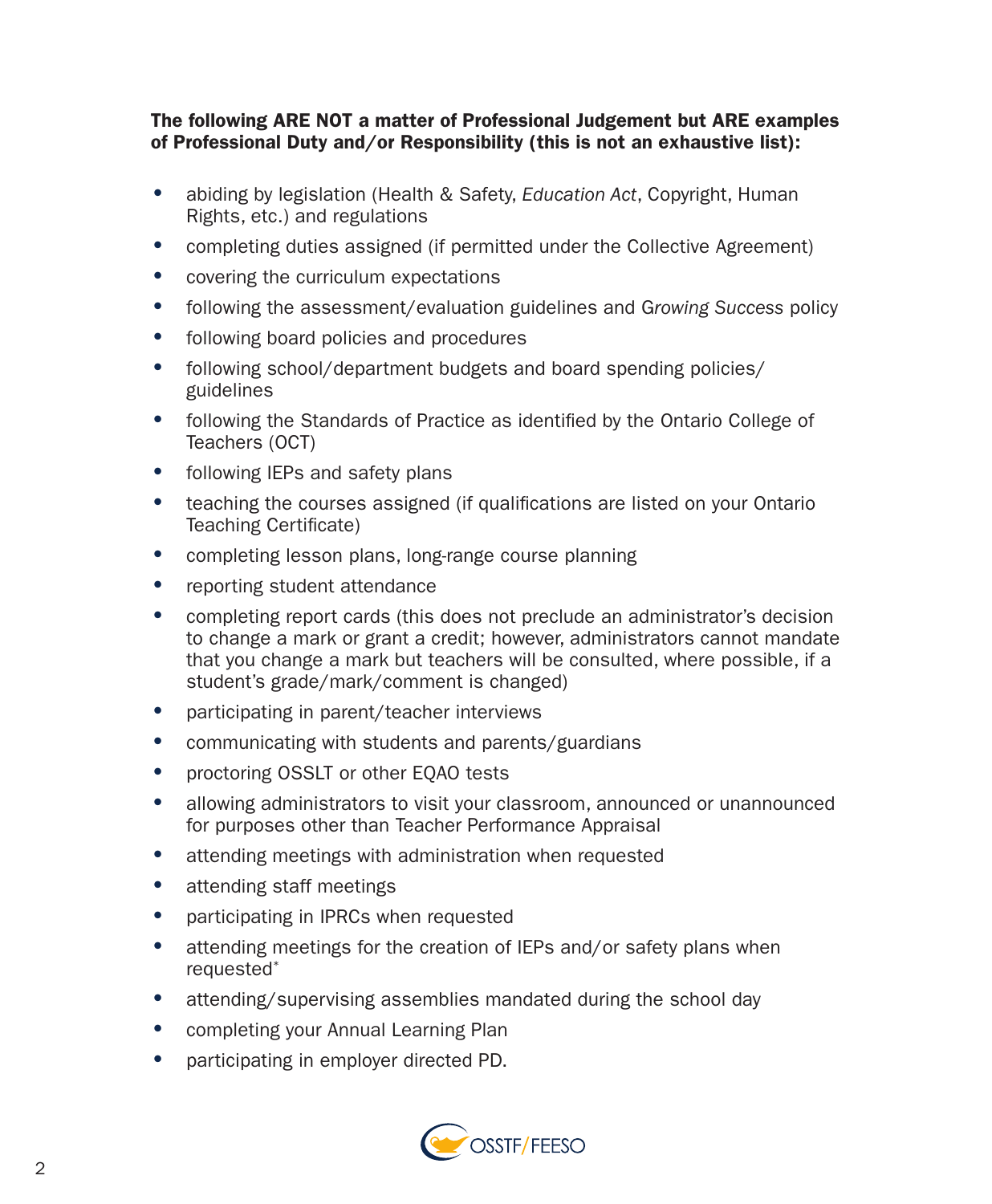The following examples ARE matters of Professional Judgement (this is not an exhaustive list):

- choosing the order and emphasis of specific expectations when delivering the curriculum
- identifying the instructional strategies to deliver the curriculum
- determining the format and content of your lesson plans
- selecting methods for differentiating instruction and assessments for students
- deciding what resources are used to support the curriculum and outcomes and whether or not to use ministry approved textbooks
- choosing the frequency, timing, methods and types of assessment and evaluation used to measure student learning
- determining the method and frequency for providing feedback to **students**
- determining the method and frequency of communication with parents and students beyond the requirements under the *Education Act* and its regulations
- determining the format and content of lesson plans/information for occasional teachers
- deciding what format to use and the content of lessons for absent/ suspended students
- choosing what input you provide into the development of IEPs and safety plans\*
- determining the information included in a teacher's Annual Learning Plan
- choosing to participate in PD outside of the school day/year.

\*Under the *Education Act* (specifically, the Regulations and Ministry of Education Policies and Program Memoranda) teachers have the right to be included in the development of IEPs and safety plans for students that they work with on an on-going and daily basis.